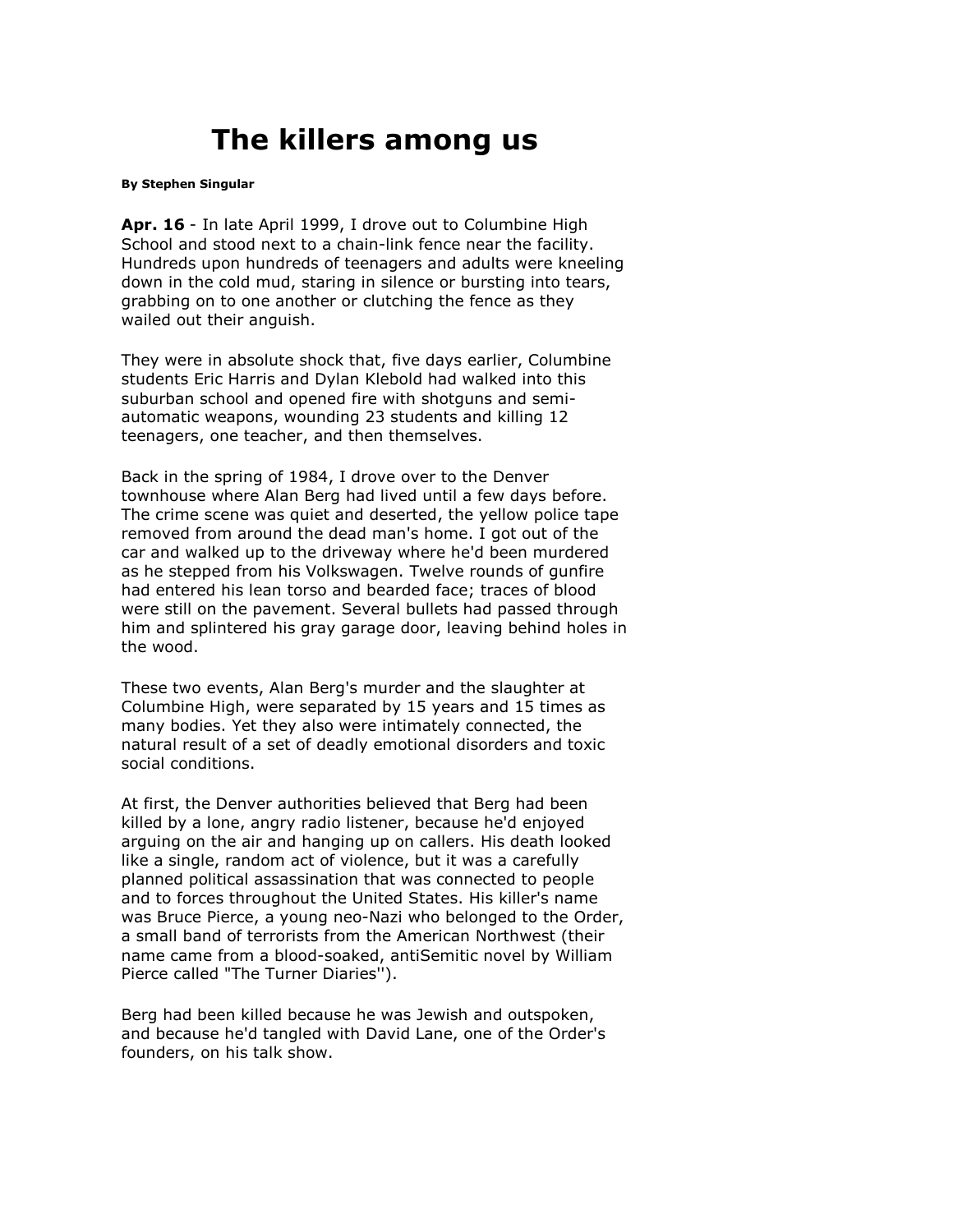Four months to the day after the murder, the firearm that ended Berg's life was found in an Idaho farmhouse filled with guns, ammunition, explosives and a room decorated as a shrine to Adolf Hitler. The Order had hoped to start a white-power revolution that would eliminate minorities, homosexuals, feminists, liberals and other of their "enemies" from the United States.

The Berg assassination was a classic "environmental" homicide. Long before Bruce Pierce unloaded his weapon into this media personality, the Rev. Richard Butler and his racist followers had begun preaching hatred of Jews and other minorities at the Aryan Nations church in the woods near Hayden Lake, Idaho. The church attracted anti-Semites and other bigots from all over the country, and the Order emerged from its congregation. After Berg's death, Butler and his minions were quick to point out that they had not violated any laws and did not advocate physically harming anyone. They were merely exercising their right to free speech and practicing freedom of religion in the Idaho forest.

Butler may not have broken any laws, but from his pulpit he'd normalized feelings of hatred toward others. Those feelings attracted people to his compound who were even more emotionally disturbed than he was. (Bruce Pierce was described by more than one person as "psychotic.'') The hate generated at the Aryan Nations church eventually hardened into murder because the climate supported it. Who finally pulled the trigger was almost incidental. It was a time for hatred; bloodshed inevitably followed those feelings.

The Columbine shootings also have been widely viewed as a couple of teenagers giving in to their random violent impulses and going on a killing spree. America had seen a lot of school shootings lately, and this one, according to some commentators, was just one more. Law enforcement spokespeople, media pundits and the general public could not understand why they would do such a thing - the aching question that rose above Denver and hung in the air and lingered there, long after all the wilted memorial flowers honoring the dead had been scooped up and hauled away from Clement Park.

Why would two intelligent young men from solid middle-class families (Klebold drove a BMW, after all) have chosen to engage in mass murder and destroy themselves in the process? How could this have occurred in the upwardly mobile suburb of Littleton? And how could it have taken place at a good institution like Columbine? What was the message that the boys were sending? What was the point? Columbine, like the Berg murder, was anything but a random act of violence. It was even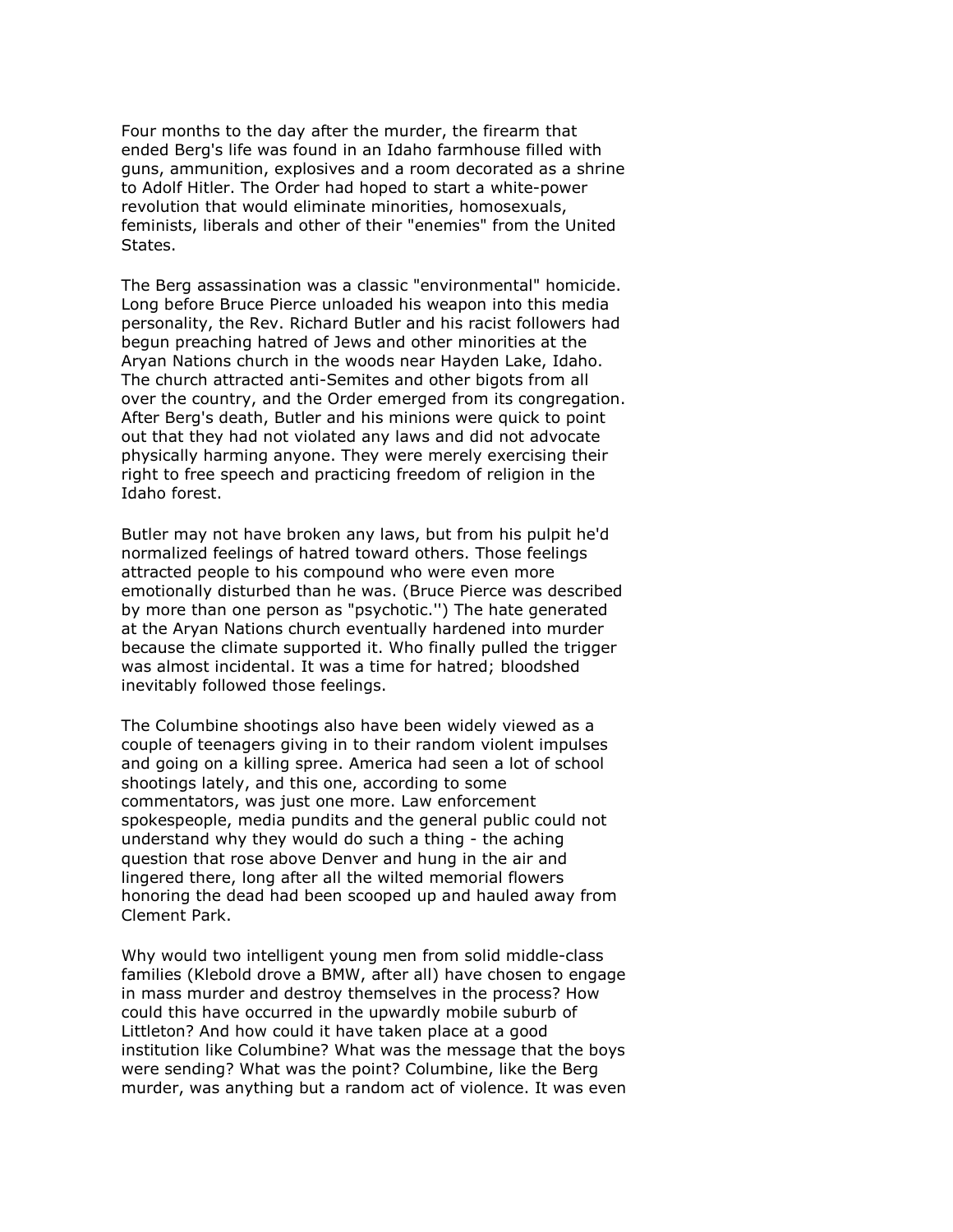more carefully plotted than the assassination of the talk show host, and it was designed to be one thing: the single largest act of domestic terrorism in the history of the United States, one that would dwarf the 1995 bombing of the Alfred P. Murrah federal building in Oklahoma City, which ended 168 lives. (Incidentally, Timothy McVeigh, the man convicted in the case, also had used "The Turner Diaries" as his blueprint for destruction.)

Harris and Klebold had built 95 bombs and planted most of them around Columbine for the assault. They'd intended for the explosives to detonate inside the school cafeteria during lunchtime, when it was most crowded, and as their classmates came running outside to escape the fireballs, they would gun them down one by one. Their strategy was staggering: They envisioned their bombs and gunfire killing at least 500 people. But when the bombs failed to go off and the plan went awry, the two entered the school and began shooting. Their purpose, as revealed on videotape discovered after the massacre, was almost exactly the same as the Order's.

They'd wanted to "kick-start a revolution" against all of their enemies: "niggers, spics, Jews, gays, f---ing whites." And, like the members of the Order, the pair had taken Hitler as one of their heroes: The day of their carnage was April 20, the Fuhrer's 110th birthday.

A month before the murders, Harris and Klebold had put together a detailed video outlining exactly what they were going to do and how they were going to die in the process. They sacrificed themselves for their convictions, just as Middle Eastern terrorists have been doing for a long time. This kind of commitment is virtually unheard of in the homicide annals of America, where almost every killer tries to avoid death while slaying others. But this was not homicide, which was why the event seemed so confusing and impenetrable to those viewing it from the outside.

This was war. The war they were fighting had been building and spreading underneath the facade of American life for the past couple of decades, erupting in school and workplace shootings all over the country, but it finally reached critical mass at Columbine. The bloodshed there was another classic environmental crime, but this time the poisonous environment was not limited to a handful of people preaching hatred in the Northwest woods. Now, it was permeating the entire country, and when it collided with the profound psychological problems of those two teenagers, all hell broke loose.

A very dark evolution can be found in the 15 years that separate the murder of Alan Berg from Columbine. Those who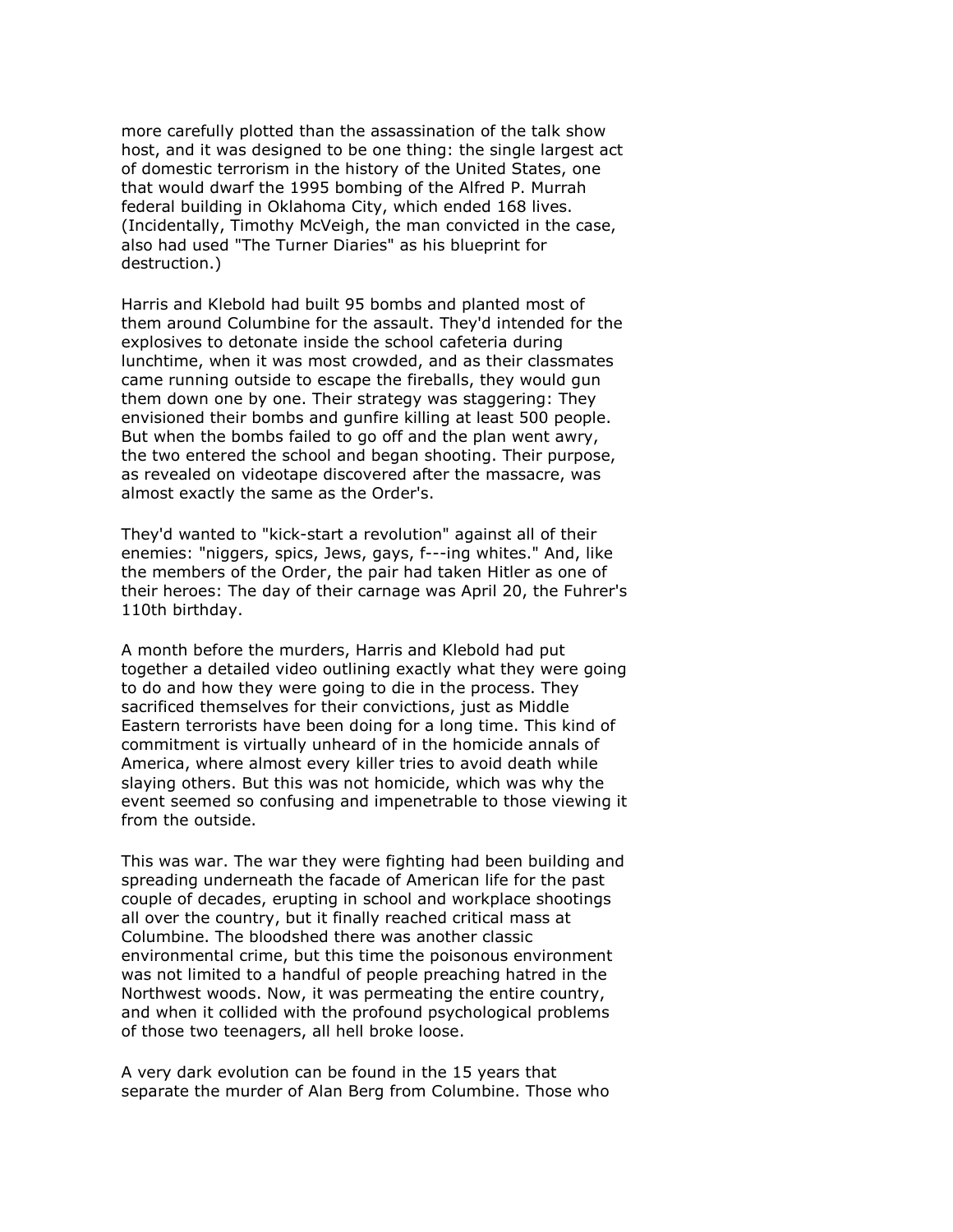killed Berg lived on the fringes and held obviously fanatical beliefs. They were young, angry, uneducated and unsuccessful working-class white men. They did not have good prospects in front of them and clung to their racism and hatred as a kind of liferaft, something to give them an identity and make them feel important. Their terrorism came out of their own limited circumstances and the backwoods of Idaho.

By contrast, Harris and Klebold seemed to have everything to live for and all the privileges one could want. They had money, family support, friends and educational opportunities. But they also had madness and rage, and their terrorism came out of the bombs, guns and computers in Eric Harris' well-furnished suburban bedroom.

Between 1984 and 1999, domestic terrorism, in many different forms and guises, moved from the edges of our society directly into the mainstream. It moved from the most disreputable sort of hatemongering by groups such as Aryan Nations into every part of our country's media and talk shows. It moved from the overt action of loading a gun or building a bomb into holding and publicly expressing unexamined feelings of rage - of hatred or contempt - for others whose sexuality or appearance or beliefs were different from your own. It moved from out there in the forest to inside the breath and blood of millions upon millions of upstanding American citizens. It did so because the nation's climate - and our economy - supported this change.

Columbine is the product of a cultural environment that has been nurtured, pandered to, rewarded, pampered and protected since the murder of Alan Berg - a culture of judgment, blame, division, hate and meanness that saturates the Internet, our political landscape, our urban police departments, our religions, our legal system and our media.

To experience America's emotional atmosphere at the close of the 20th century, all one had to do was click on to a hate-filled Web site or tune in an AM-radio station or cable-TV talk show and listen to hosts, guests and callers rip apart people they'd never met and knew virtually nothing about. That didn't matter. They were on the air and, like Richard Butler at the Aryan Nations compound, under the First Amendment they were free to despise anyone and everyone they pleased, free to accuse them of all manner of evil or criminal behavior - rape or child molestation or murder - regardless of the truth. Those who ran the shows prodded guests and callers to engage in this kind of demonizing because that made for better programming, and that, in turn, made for better ratings.

The '90s saw a bull market in hatred - hatred of anyone who you believed was bad or evil or different from yourself. The